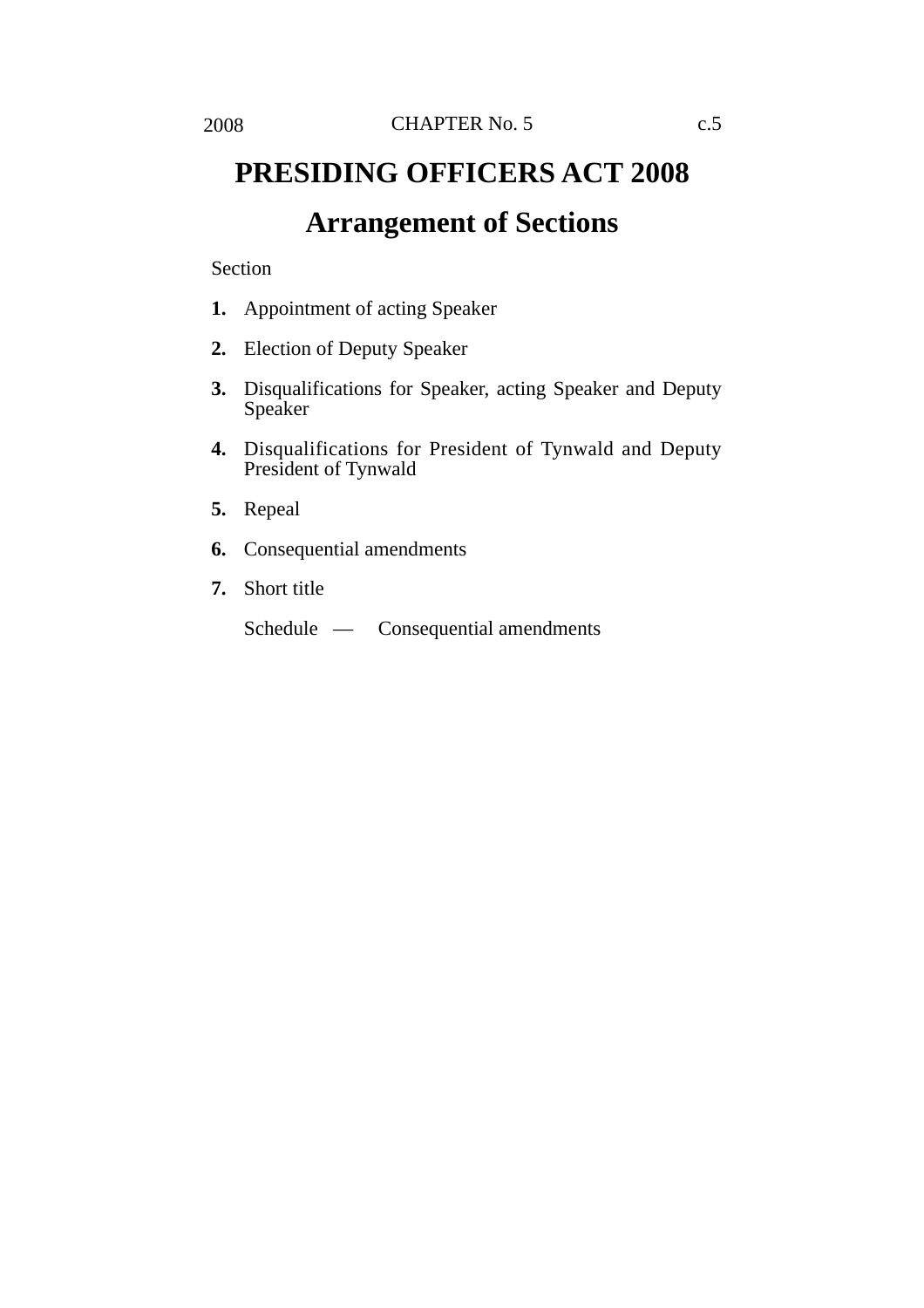

**Jule of Han Signed in Tynwald: 11th March 2008**<br>**10 In Wit** Freceived Royal Assent: 11th March 200 Received Royal Assent:11th March 2008 Announced to Tynwald: 12th March 2008 to Wit

## **AN ACT**

to amend the Representation of the People Act 1995, the Constitution Act 1990 and the Council of Ministers Act 1990 so as to provide for the appointment of an acting Speaker and the election of the Deputy Speaker and to enable the Deputy President of Tynwald, the Deputy Speaker and an acting Speaker to be members of Departments and Statutory Boards; and for connected purposes.

**BE IT ENACTED by the Queen's Most Excellent Majesty, by** and with the advice and consent of the Council and Keys in Tynwald assembled, and by the authority of the same, as follows:—

1. After section 9(1) of the Representation of the People Act Appointment 1995 insert —

of acting Speaker

"(1A) The members of the Keys shall appoint an  $[c.13]$ acting Speaker to preside over an election under subsection (1).

(1B) The office of acting Speaker terminates automatically upon the election of the Speaker under subsection  $(1)$ .".

2. After section 9 of the Representation of the People Act 1995 Election (election of Speaker) insert —

of Deputy Speaker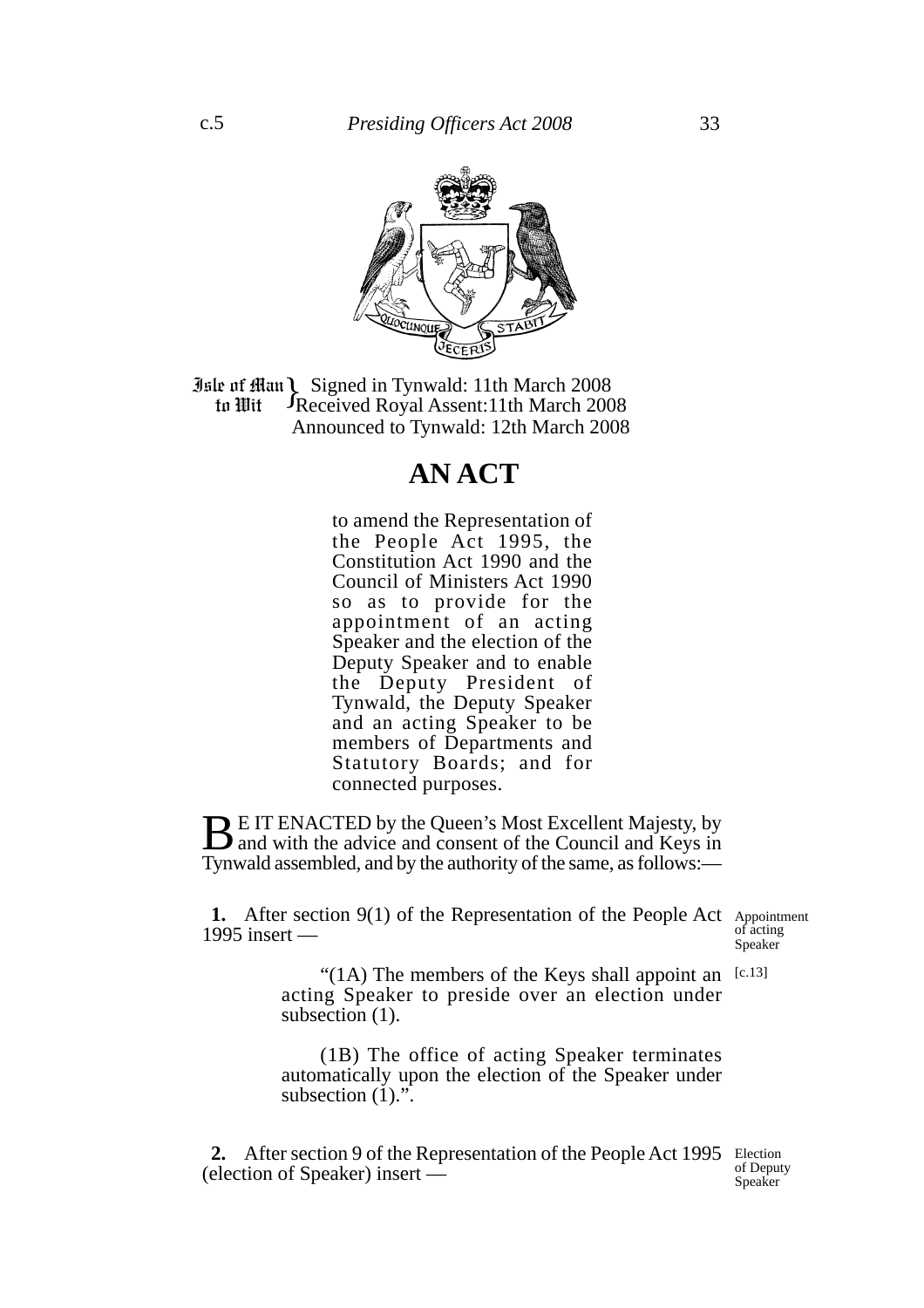"Election of Deputy Speaker

### **9A.** (1) The members of the Keys shall —

- (a) on their first assembling following the election of the Speaker under section  $9(1)$ ; and
- (b) on the vacation of the office of Deputy Speaker under subsection  $(2)(a)$ ,  $(b)$  or  $(c)$ ,

forthwith proceed to elect one of their number to be Deputy Speaker.

(2) The office of Deputy Speaker shall be vacated —

- (a) on the death of the Deputy Speaker;
- (b) on his or her resignation by notice in writing to the members of the Keys of his or her office, or by his or her seat becoming vacant under section 6;
- (c) on his or her removal by a vote of the Keys;
- (d) by the dissolution of the Keys.

(3) The Deputy Speaker shall deputise in the absence of the Speaker and assume the powers of the Speaker when the Speaker is absent from the Island or is not present at any sitting of the Keys.".

**3.** After section 9(A) of the Representation of the People Act 1995 insert —

**9B.** (1) Neither the Speaker nor an acting Speaker nor the Deputy Speaker is eligible for nomination or appointment as Chief Minister or as a Minister. "Disqualifi-

> (2) The Speaker is not eligible for nomination or appointment as a member of a Department or Statutory Board.

> (3) An acting Speaker and the Deputy Speaker are each eligible for nomination and appointment as a member of a Department or Statutory Board.

> (4) If the Chief Minister or a Minister is elected or appointed to be Speaker, acting Speaker or Deputy Speaker, he or she shall go out of office as Chief Minister or Minister, as the case may be.

**Disqualifications** for Speaker, acting Speaker and **Deputy** Speaker

cations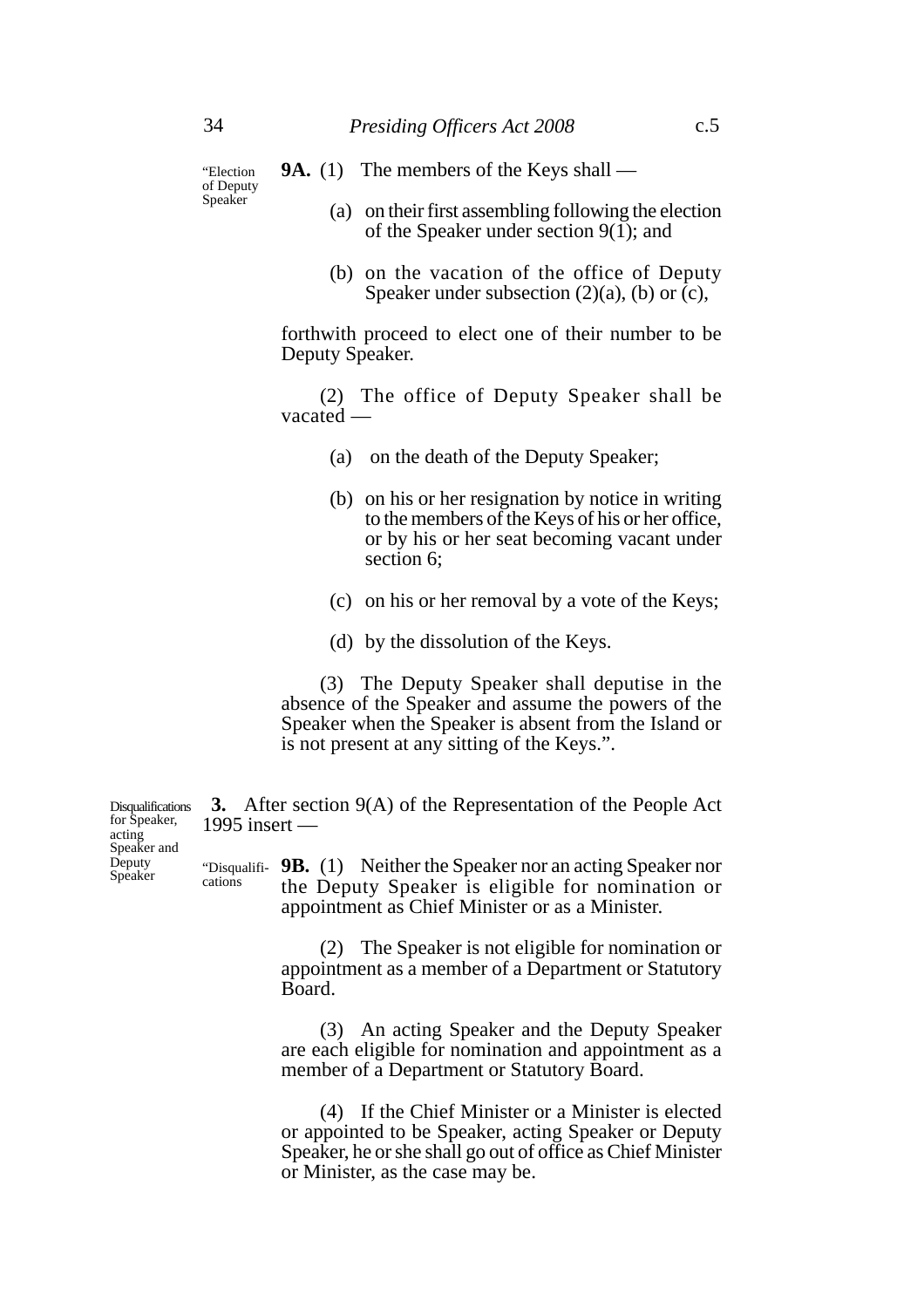(5) If a member of a Department or Statutory Board is elected to be Speaker, he or she shall go out of office as member of that Department or Statutory Board, as the case may be.

(6) No nomination, appointment or election (before the date on which the Presiding Officers Act 2007 comes into operation) of a person to an office specified in this section shall be invalid by reason only that the person was nominated, appointed or elected when disqualified from such nomination, appointment or election under the provisions of any enactment as they had effect at the time of the nomination, appointment or election.

(7) To avoid doubt, the definition of "the Speaker" in section 3 of the Interpretation Act 1976 does not apply [c.20] to the interpretation of this section.".

4. After section 5 of the Constitution Act 1990 (Deputy Disqualifications President) insert —

for President of Tynwald and Deputy President of Tynwald

**5A.** (1) Neither the President of Tynwald nor the Deputy President of Tynwald is eligible for nomination  $_{[c. 6]}$ or appointment as Chief Minister or as a Minister. "Disqualifications

> (2) The President of Tynwald is not eligible for nomination or appointment as a member of a Department or Statutory Board.

> (3) The Deputy President of Tynwald is eligible for nomination and appointment as a member of a Department or Statutory Board.

> (4) If the Chief Minister or a Minister is elected or appointed to be President of Tynwald or Deputy President of Tynwald, he or she shall go out of office as Chief Minister or Minister, as the case may be.

> (5) If a member of a Department or Statutory Board is elected to be President of Tynwald, he or she shall go out of office as member of that Department or Statutory Board, as the case may be.

> (6) No nomination, appointment or election (before the date on which the Presiding Officers Act 2008 comes into operation) of a person to an office specified in this section shall be invalid by reason only that the person was nominated, appointed or elected when disqualified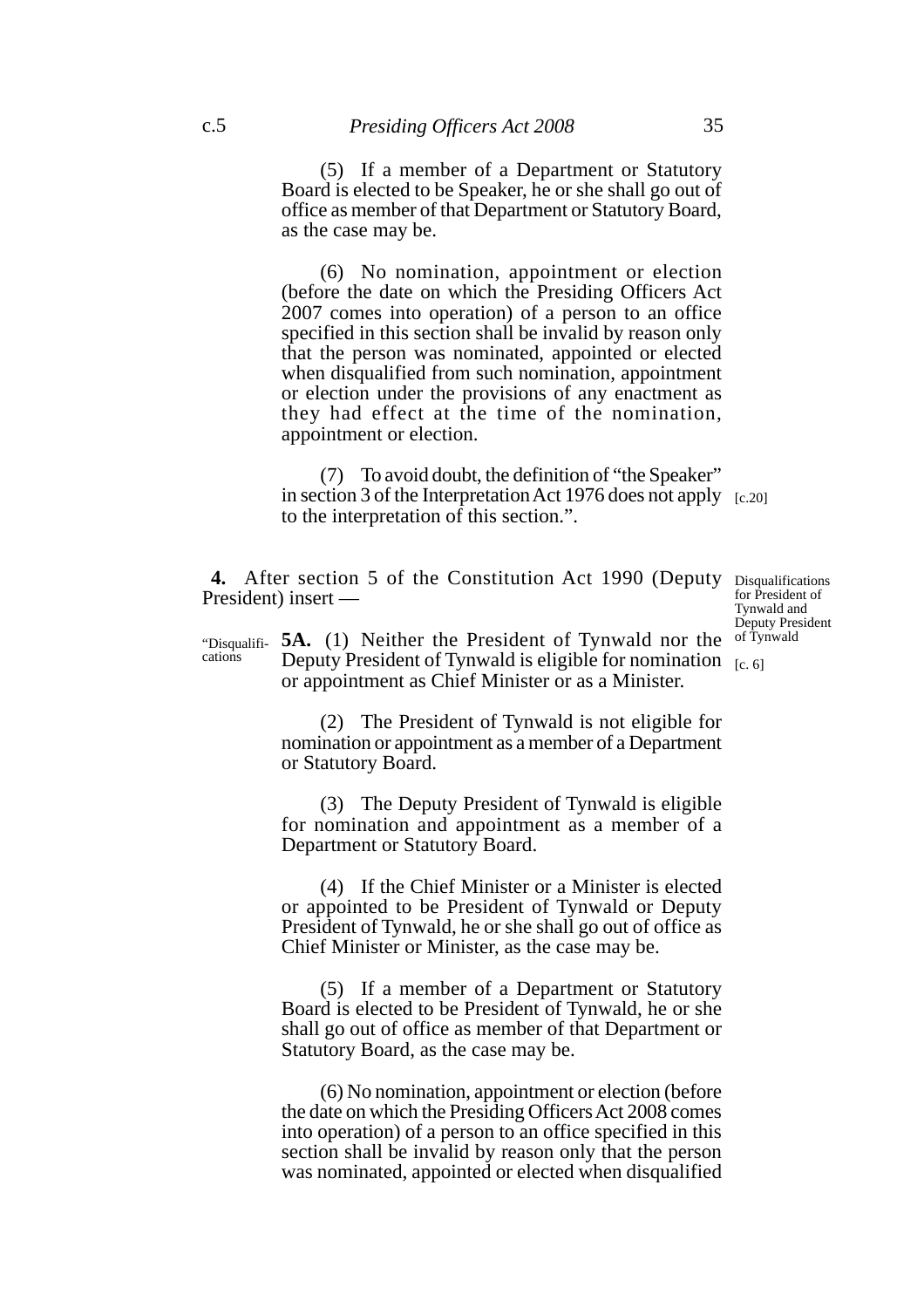from such nomination, appointment or election under the provisions of any enactment as they had effect at the time of the nomination, appointment or election.".

**5.** Section 7 of the Council of Ministers Act 1990 is repealed. Repeal [c. 3]

**6.** The enactments specified in the Schedule are amended in accordance with that Schedule. Consequential amendments

Short title **7.** This Act may be cited as the Presiding Officers Act 2008.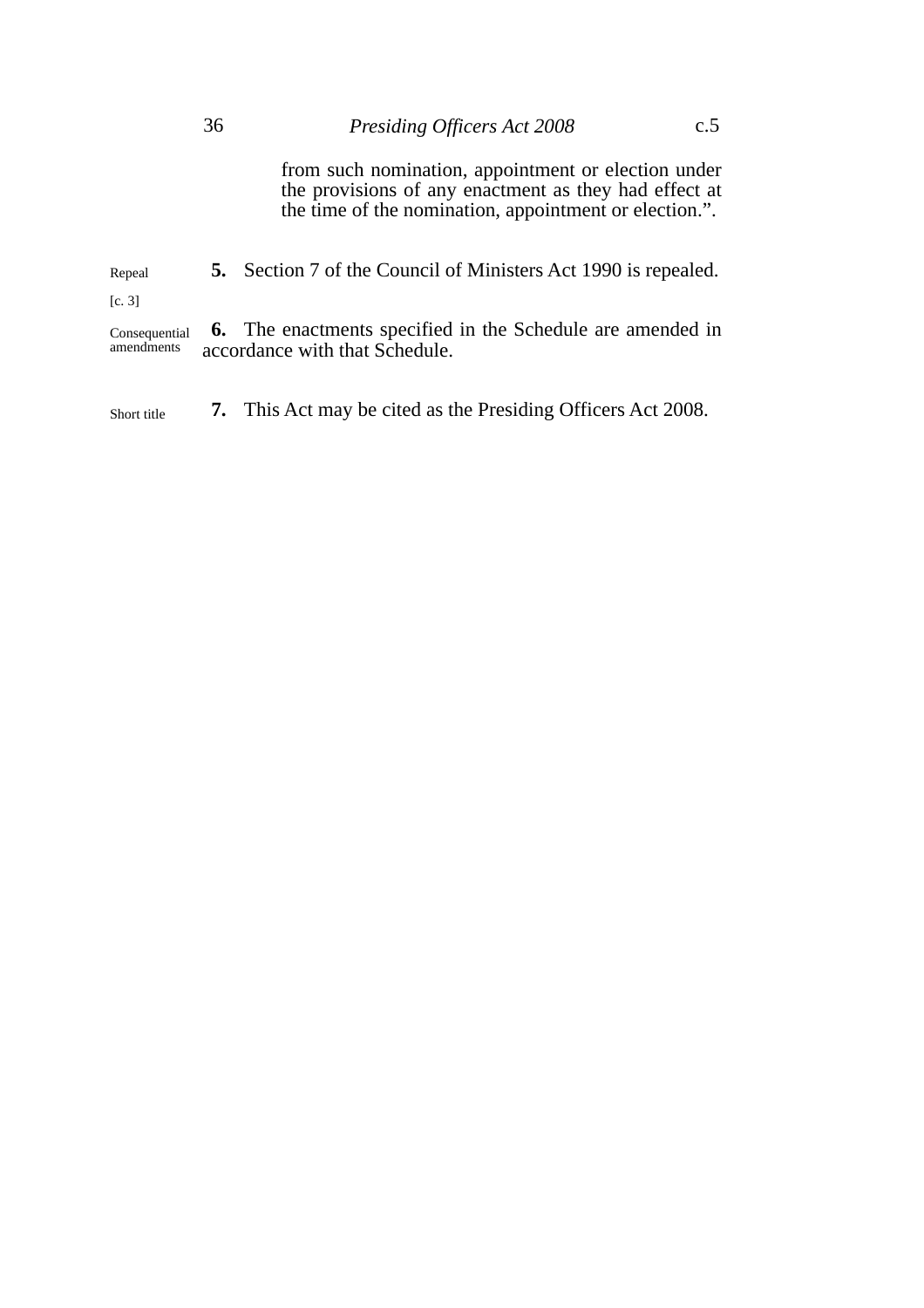#### Section 6. SCHEDULE

#### CONSEQUENTIAL AMENDMENTS

*The Tynwald Proceedings Act 1876 (IV p.473)*

**1.** In section 2, for the definition of "The Speaker" substitute —

" "The Speaker" means the Speaker of the House of Keys for the time being and includes an acting Speaker and the Deputy Speaker when deputising in the absence of the Speaker;".

*Interpretation Act 1976 (c.20)*

2. In section 3, for the definition of "the Speaker" substitute —

" "the Speaker" means the Speaker of the House of Keys for the time being and includes an acting Speaker and the Deputy Speaker when deputising in the absence of the Speaker;".